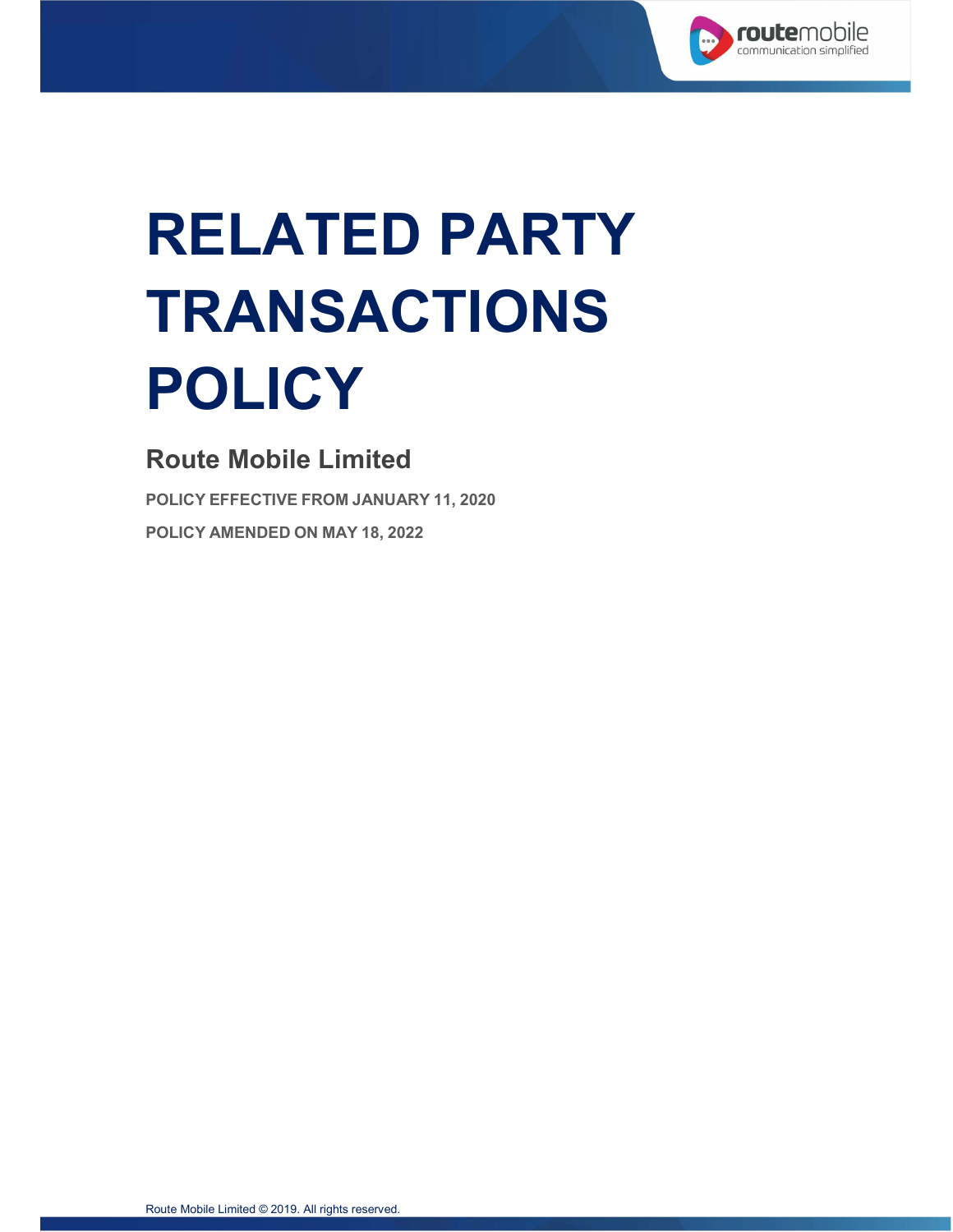

# **Contents**

| 2. |                                                                                   |  |
|----|-----------------------------------------------------------------------------------|--|
| 3. |                                                                                   |  |
| 4. |                                                                                   |  |
| 5. |                                                                                   |  |
| 6. |                                                                                   |  |
| 7. | Exemption from Obtaining Approval for Related Party Transaction under the LODR  8 |  |
| 8. |                                                                                   |  |
| 9. |                                                                                   |  |
|    |                                                                                   |  |
|    |                                                                                   |  |
|    |                                                                                   |  |
|    |                                                                                   |  |
|    |                                                                                   |  |
|    |                                                                                   |  |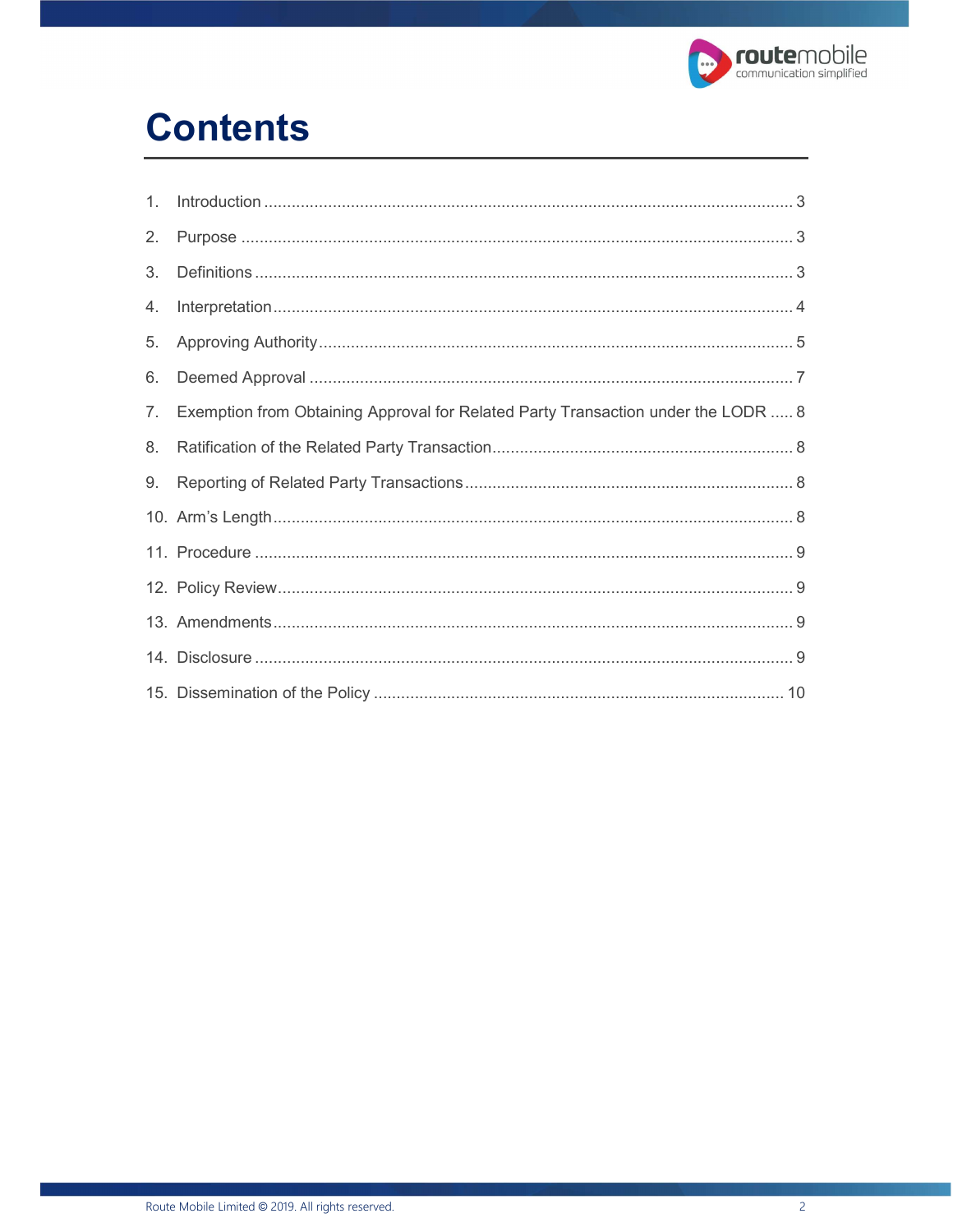

#### 1. Introduction

The Securities and Exchange Board of India ("SEBI"), vide its Notification dated September 2, 2015, has issued the SEBI (Listing Obligations and Disclosure Requirements) Regulations, 2015, as amended ("LODR"). LODR come into force from December 1, 2015. As per Regulation 23 of the LODR (as amended from time to time), the Board of Directors ("**Board**") of Route Mobile Limited ("Company") is required to frame a policy to deal with Related Party Transactions including formulating a policy on materiality of Related Party Transactions. Therefore, in terms of Regulation 23 of the LODR, the Company has adopted a Policy at its meeting held on January 11, 2019 which was further amended by Board through Circular Resolution passed on July 10, 2020 namely "Policy on Materiality of Related Party Transactions and on dealing with Related Party Transactions" (the "**Policy**") to ensure the proper approval and reporting of transactions between the Company and its Related Parties.

#### 2. Purpose

The objective of the Policy is to frame a policy to deal with Related Party Transactions including formulating a policy on materiality of Related Party Transactions including clear threshold limits.

### 3. Definitions

"Act" means Companies Act, 2013, including any statutory modification or re-enactment

thereof.<br>"**Arm's Length Transaction**" shall have the meaning ascribed to such term under section 188 of the Act.

 "Associate Company" shall have the meaning ascribed to such term under sub-section (6) of Section 2 of the Act.<br>"**Audit Committee or Committee**": Audit Committee is the committee which is constituted by

the Company pursuant to section 177 of the Companies Act, 2013 read with the Companies (Meetings of Board and its Powers) Rules, 2014 and Regulation 18 of the LODR.<br>"**Board**" means Board of Directors of the Company.<br>"**Body Corporate**" shall have the meaning ascribed to such term under sub-section (11) of

Section 2 of the Act.<br>"**Control**" shall have the meaning ascribed to such term under sub section (27) of Section 2 of the Act.<br>"**Compliance Officer**" means Company Secretary of the Company.<br>"**Holding Company**" in relation to one or more Companies means a Company of which such

Companies are Subsidiary Companies as per sub-section (46) of Section 2 of the Act.<br>"**Key Managerial Personnel''** ("**KMP**") shall have the same meaning ascribed to such term

under sub-section (51) of Section 2 of the Act.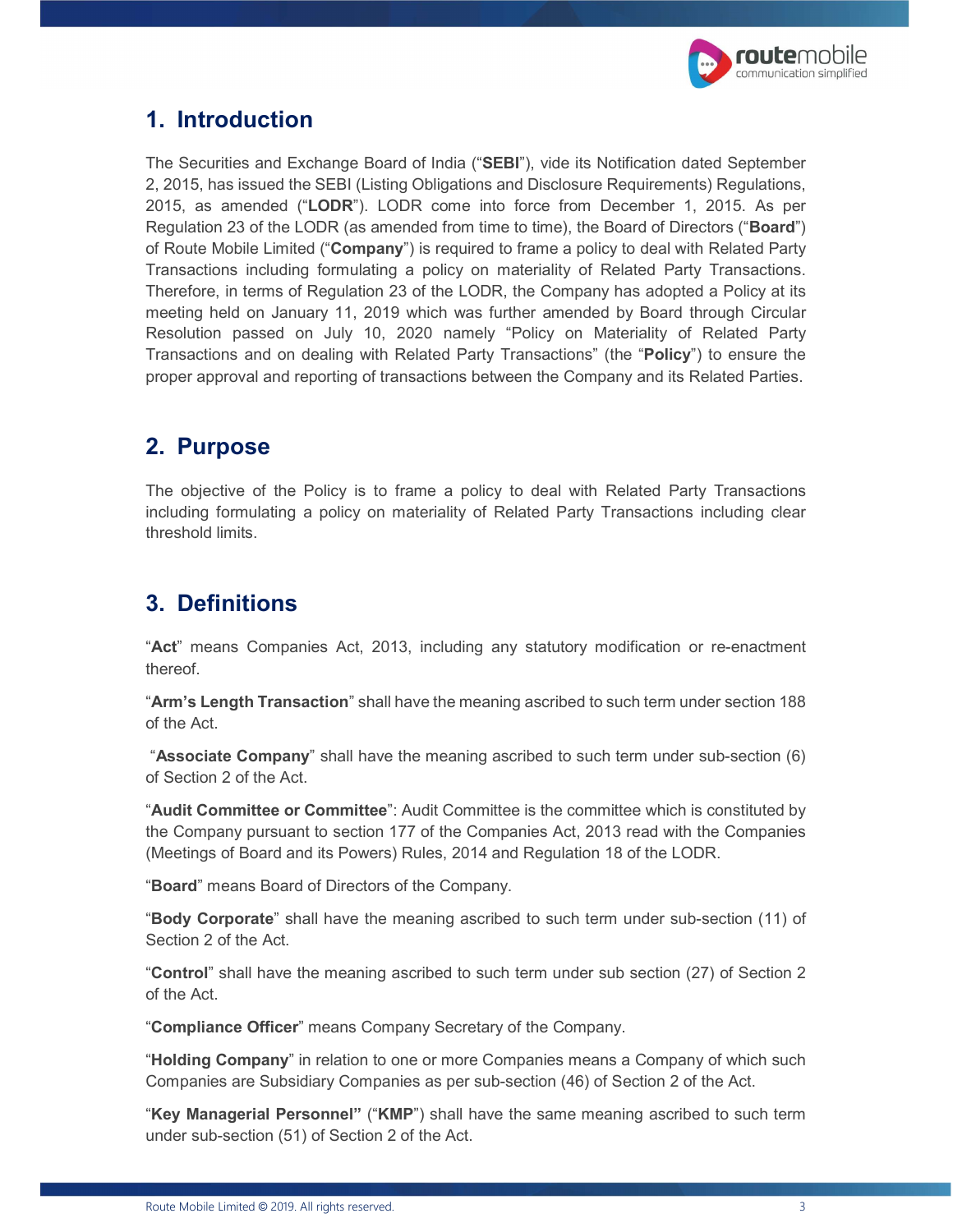

"Material Related Party Transaction" shall have the same meaning ascribed to such term

under Regulation 23 (1) read with 23 (1A) of the LODR.<br>"**Materiality Threshold**" means limits for Related Party Transactions beyond which the shareholders' approval will be required as specified in Act and rules thereof and amendments

thereto.<br>"**Net Worth**" shall have the meaning ascribed to such term under sub-section (57) of Section 2 of the Act.<br>"Related Party" shall have the meaning ascribed to such term under Regulation 2(1) (zb) of

the LODR and under sub-section (76) of Section 2 of the Act.

 "Relative" shall have the meaning ascribed to such term under sub-section (77) of Section 2 of the Act and under Regulation 2(1) (zd) of the LODR.<br>"**Related Party Transaction**" shall have the meaning ascribed to such term under Regulation

2(1) (zc) of the LODR and under Section 188 of the Act, as amended from time to time.<br>"Securities" means the Securities as defined in clause (h) of Section 2 of the Securities

Contracts (Regulations) Act, 1956.<br>"**Subsidiary Company**" or "**Subsidiary**", in relation to any other Company (that is to say the Holding Company), as per the sub-section (87) of Section 2 of the Act means a Company in which the Holding Company

- i. Controls the composition of the Board of Directors; or
- ii. Exercises or controls more than 1/2 (one-half) of the total voting power either at its own or together with one or more of its Subsidiary Companies.<br>"Office or Place of Profit" shall have the meaning ascribed to such term under section 188

of the Act.<br>"Ordinary course of business" if transactions satisfy any of the following criteria, such

transactions will be generally in the ordinary course of business: I. The memorandum of Association of the Company should cover such transaction; II. There are previous instances of the Company having carried out such transaction; III. These transactions are frequent over a period of time; IV. The transaction should be in furtherance of the business objectives of the Company; V. The transactions, if not frequent, are important to the business objectives of Route Mobile Limited; VI. The transactions are incidental to ITES industry/ part of standard industry practice or but for which the business would be adversely affected. This is not exhaustive criteria and the Company should assess each transaction considering its specific type, nature, value and circumstances.

#### 4. Interpretation

In case of any dispute or difference upon the meaning/interpretation of any provision in the Policy, the same shall be referred to the Audit Committee and the decision of the Audit Committee in such a case shall be final. In interpreting such term / provision, the Audit Committee may seek the help of any of the officers of the Company or an outside expert as it deems fit.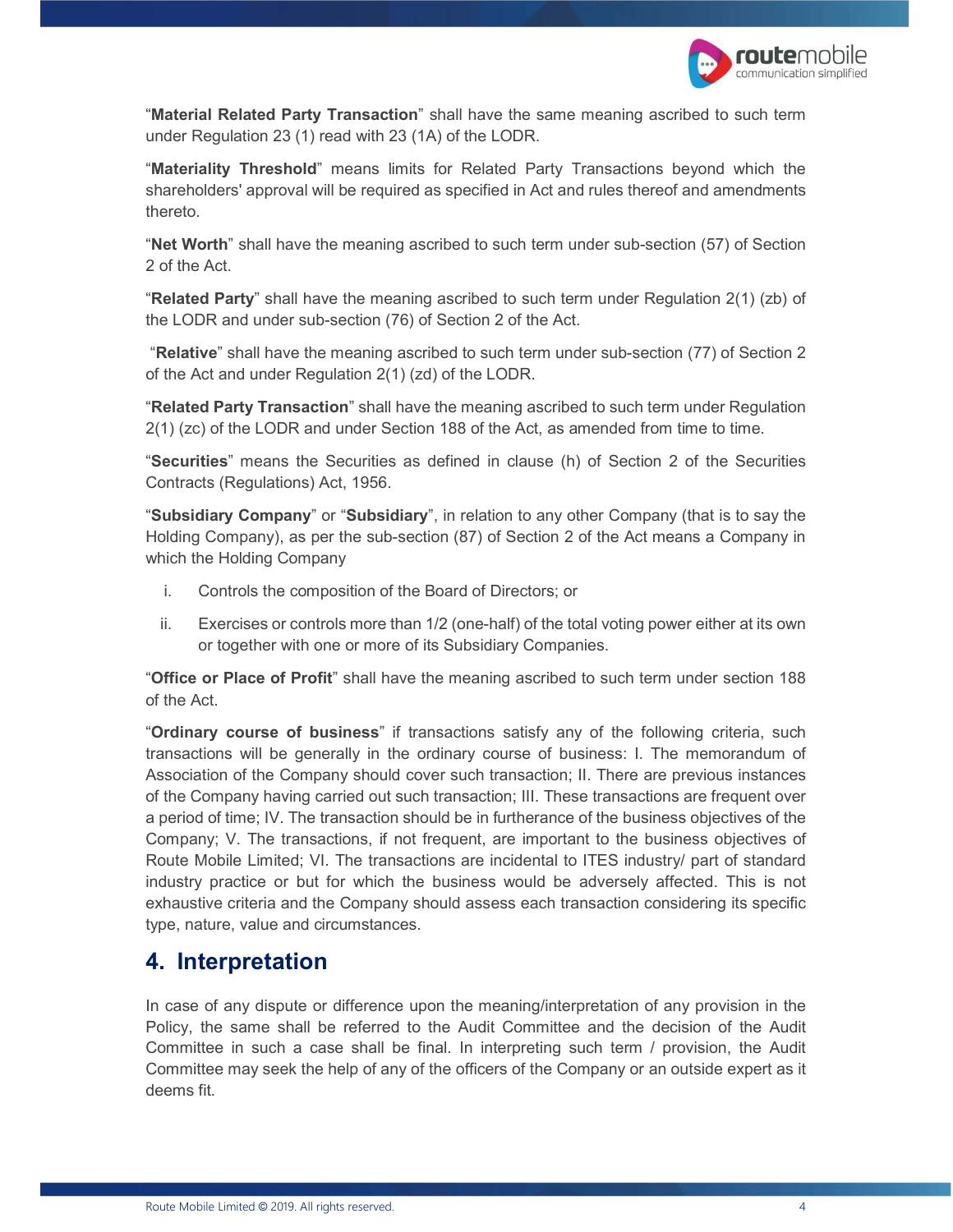

# 5. Approving Authority

#### A. Approval of Audit Committee:

All RPTs shall be referred to the Audit Committee for prior approval, irrespective of its materiality, whether at a meeting or by passing of a circular resolution.

Any subsequent material modifications shall also be referred to the Audit Committee for prior approval, whether at a meeting or by passing of a circular resolution. 'Material Modification' for the purpose of this clause shall mean those modification, amendment or waiver or supplement or consent that have a material impact on the cost or price or timing of a contract.

#### 1. Quantitative Criteria (Material Modification):

- (a) any modification which has the effect of amending the value of contract, in any respect, which exceeds 5% of the standalone turnover of the company as per the last audited balance sheet;
- (b) any modification which has the effect of amending the tenure or duration of contract which exceeds 6 months from the original duration of the contract;
- (c) any renewal of a contract, which was not part of the original agreement.
- 2. Qualitative Criteria (Material Modification): any modification which the head of finance or Chief Financial Officer of the company, jointly with the Chairperson of the Audit Committee, determine to have a material effect.

**Omnibus Approval:** The Audit Committee may also grant omnibus approval for the Related Party Transactions proposed to be entered into by the Company, which are routine and repetitive in nature, if the transactions satisfy the following conditions: I. Such related party transactions are repetitive in nature. II. Specific need of such omnibus approval i.e. the transactions are in the best interest of the Company.

In terms of Regulation 23 (3) of the LODR, the Audit Committee may grant omnibus approval for the Related Party Transactions proposed to be entered into by the Company and such omnibus approval shall specify (a) the name/s of the related party, (b) nature of transaction, (c) duration/period of transaction, (d) maximum amount of transaction that can be entered into, (e) the indicative base price / current contracted price and the formula for variation in the price, if any and (f) such other conditions as the Audit Committee may deem fit. Additionally, the audit committee for approval of a proposed RPT, shall review information as prescribed by the SEBI vide circular SEBI/HO/CFD/CMD1/CIR/P/2021/662 dated November 22, 2021. The audit committee shall also review the status of long-term (more than one year) or recurring RPTs on an annual basis.

A related party transaction to which the subsidiary of a listed entity is a party but the listed entity is not a party, shall require prior approval of the audit committee of the listed entity if the value of such transaction whether entered into individually or taken together with previous transactions during a financial year exceeds ten per cent of the annual consolidated turnover, as per the last audited financial statements of the listed entity With effect from April 1, 2022.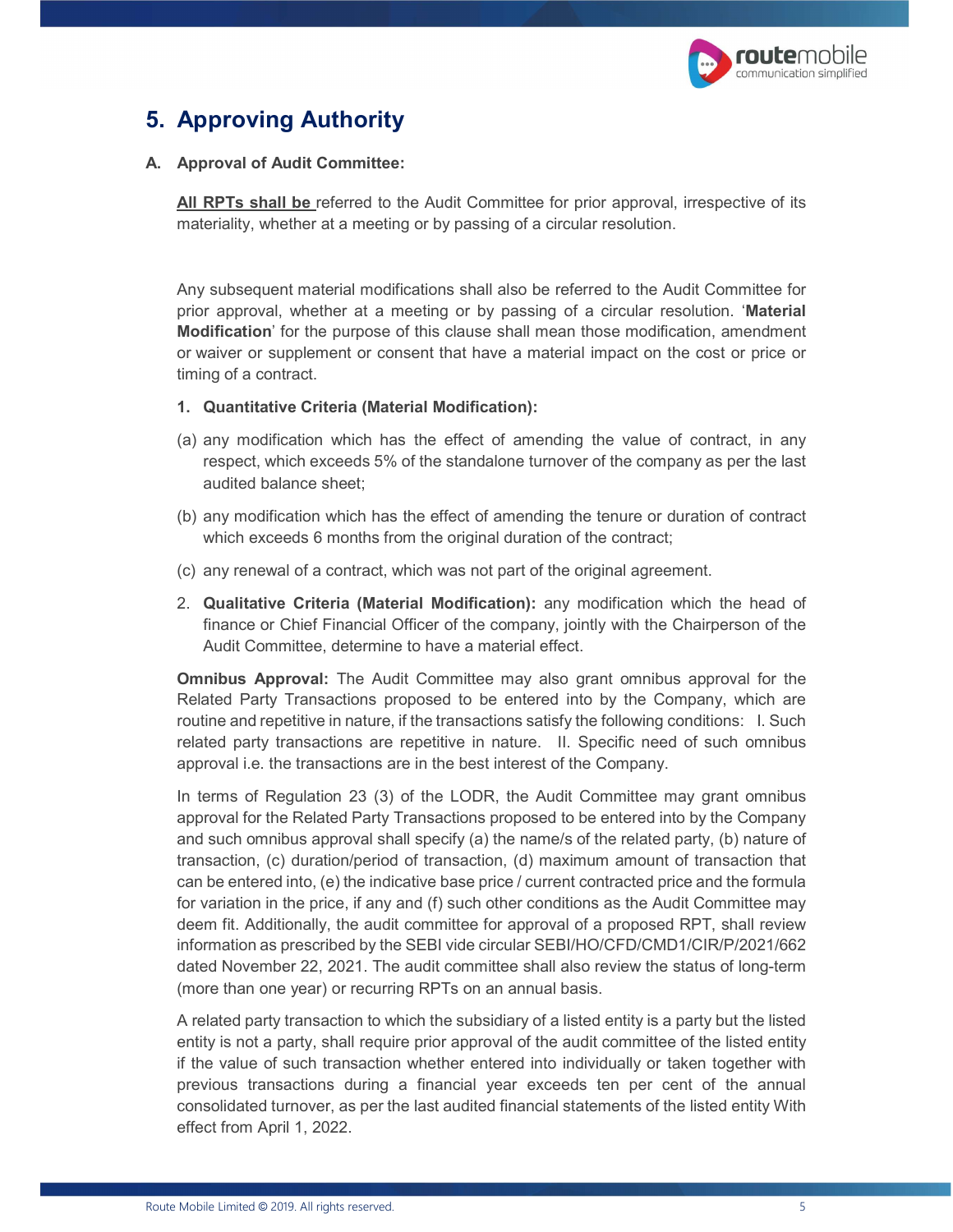

With effect from April 1, 2023, a related party transaction to which the subsidiary of a listed entity is a party but the listed entity is not a party, shall require prior approval of the audit committee of the listed entity if the value of such transaction whether entered into individually or taken together with previous transactions during a financial year, exceeds ten per cent of the annual standalone turnover, as per the last audited financial statements of the subsidiary

Where the need for Related Party Transaction cannot be foreseen and the aforesaid details are not available, the Audit Committee may grant omnibus approval for such transactions subject to their value not exceeding Rupees One (1) crore per transaction.

In terms of Regulation 23 (3) (b) of the LODR, the Audit Committee may grant omnibus approval for the Related Party Transactions proposed to be entered into by the Company only after satisfying itself regarding the need for such omnibus approval and that such approval is in the interest of the Company.

In term of Regulation 23 (3) (e), the omnibus approval shall be valid for a period not exceeding one year and shall require fresh approval after the expiry of one year.

In case any member of the Committee is interested in any potential Related Party Transaction, such member shall abstain from voting when such transaction is being considered.

The Audit Committee for the purpose of the omnibus approval shall take into account the Criteria specified by the Board under Rule 6A of the Companies (Meetings of Board & Its Powers) Rules, 2014. Accordingly, the Board has in its meeting held on May 18, 2022 , specified the following criteria which has been made part of this policy:

| Sr.<br>No. | <b>Particulars</b>                                                                                                                                                                 | <b>Criteria</b>                                                                                                                                                                                                                                                                                                                                                                                                                                                                                                                  |
|------------|------------------------------------------------------------------------------------------------------------------------------------------------------------------------------------|----------------------------------------------------------------------------------------------------------------------------------------------------------------------------------------------------------------------------------------------------------------------------------------------------------------------------------------------------------------------------------------------------------------------------------------------------------------------------------------------------------------------------------|
| a)         | maximum value of the transactions,<br>in aggregate, which can be allowed<br>under the omnibus route in a year                                                                      | <b>Rs. 1500 crore</b>                                                                                                                                                                                                                                                                                                                                                                                                                                                                                                            |
| b)         | the maximum value per transaction<br>which can be allowed                                                                                                                          | Rs. 50 crore                                                                                                                                                                                                                                                                                                                                                                                                                                                                                                                     |
| C)         | extent and manner of disclosures to<br>be made to the Audit Committee at<br>the time of seeking omnibus<br>approval                                                                | (a) name of the related parties;<br>(b) nature and duration of the transaction;<br>(c) maximum amount of transaction that can be entered into;<br>(d) the indicative base price or current contracted price and<br>the formula for variation in the price, if any;<br>(e) any other information relevant or important for the Audit<br>Committee to take a decision on the proposed transaction;<br>and<br>(f) information as prescribed by the SEBI vide circular<br>SEBI/HO/CFD/CMD1/CIR/P/2021/662 dated November 22.<br>2021 |
| d)         | review, at such intervals as the<br>Audit Committee may deem fit,<br>related party transaction entered<br>into by the company pursuant to<br>each of the omnibus approval<br>made. | Quarterly                                                                                                                                                                                                                                                                                                                                                                                                                                                                                                                        |
| e)         | transactions<br>which<br>cannot<br>be<br>subject to the omnibus approval by<br>the Audit Committee.                                                                                | Omnibus approval shall not be made for transactions in<br>respect of selling or disposing of the undertaking of the<br>company.                                                                                                                                                                                                                                                                                                                                                                                                  |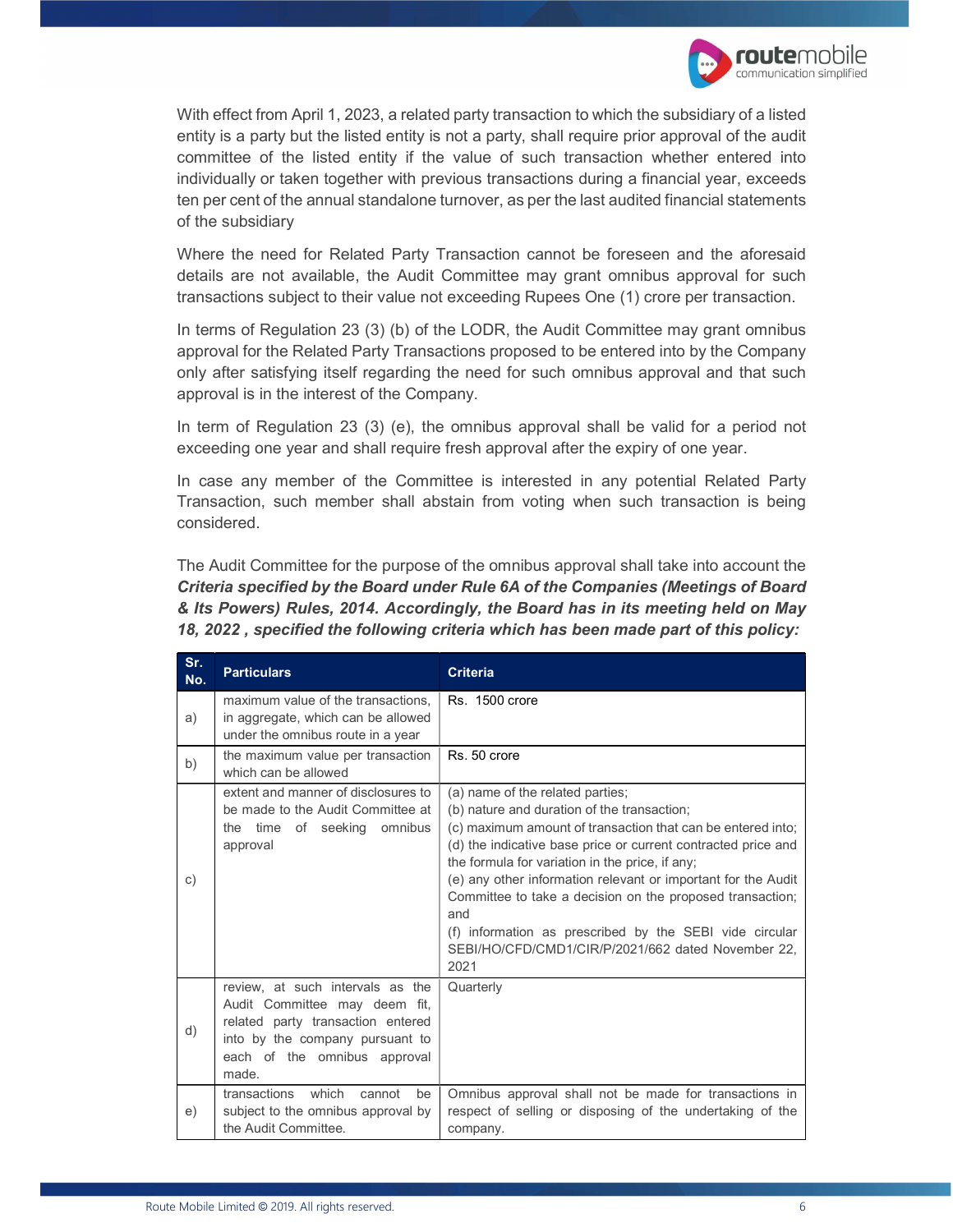

The Audit Committee shall review on a quarterly basis the details of Related Party Transactions entered into by the Company pursuant to omnibus approval.

#### B. Approval of the Board Of Directors

All Material Related Party Transactions which are subject to the approval of the shareholders of the Company shall require the approval of the Board at a meeting thereof. Further, all Related Party Transactions which are not in the ordinary course of business or not on an Arm's Length basis shall require the prior approval of the Board at a meeting thereof and required compliances prescribed under section 188 of the Act read with the Companies (Meetings of Board and its Powers) Rules, 2014, as amended, from time to time.

#### C. Approval of the Shareholders of the Company

All Material Related Party Transactions under the LODR shall require approval of the shareholders by way of a resolution and all entities/individuals falling under the definition of "Related Parties" shall not vote to approve on such shareholders' resolution, whether such entities/individuals are a party to the transaction or not.

#### 6. Deemed Approval

The transactions or arrangements which are specifically dealt under the separate provisions of the Law and executed under separate approvals/procedures from relevant competent authority or committee shall be deemed to be approved under this Policy. Such transactions are enumerated below:

- a) Appointment and payment of remuneration, including any variations thereto, to Key Managerial Personnel pursuant to the Nomination and Remuneration Committee approval;
- b) Payment of remuneration, fees, commission, etc. to directors pursuant to the approval of the Nomination and Remuneration Committee or Board of Directors or Shareholders of the Company. .
- c) Share based incentive plans for the benefits of the Directors or Key Managerial Personnel including ESOPs.
- d) Any benefits, interest arising to Related Party solely from the ownership of Company shares at par with other holders, for example, dividends, rights issues, stock split or bonus shares, subdivision or consolidation of securities, and buy-back of securities.
- e) Contribution with respect to Corporate Social Responsibility to eligible entity pursuant to approval of Board or the Corporate Social Responsibility Committee.
- f) the issue of specified securities on a preferential basis, subject to compliance of the requirements under the Securities and Exchange Board of India (Issue of Capital and Disclosure Requirements) Regulations, 2018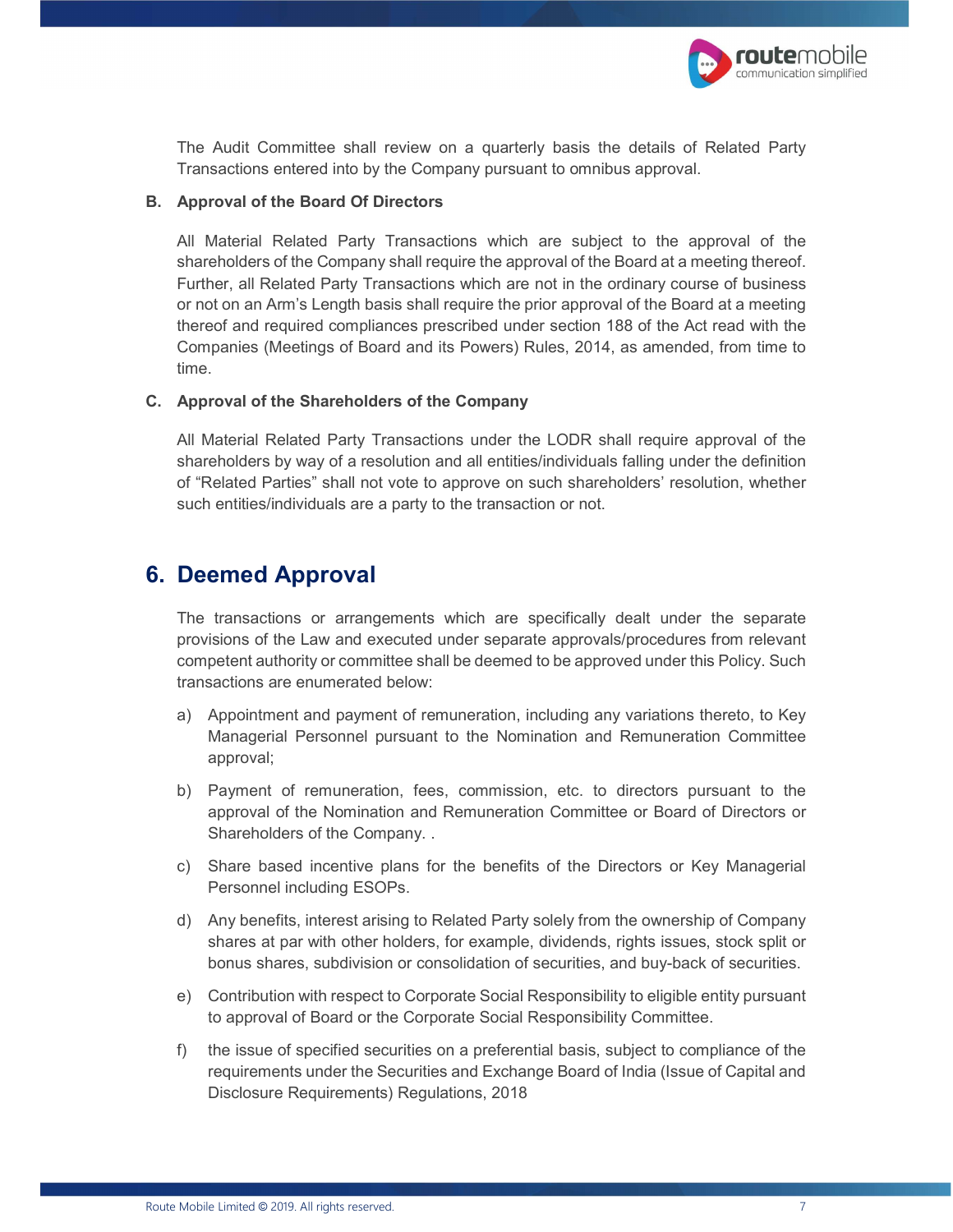

# 7. Exemption from Obtaining Approval for Related Party Transaction under the LODR

As per the provisions of the Act and the sub-regulation (5) of Regulation 23 of the LODR, transactions entered into between the Company and its wholly owned subsidiary whose accounts are consolidated with such holding company and placed before the Shareholders at the general meeting for approval are exempted from obtaining prior approval of the Shareholders.

In compliance with the section 177 of the companies act, 2013, all transactions with the related parties, including wholly-owned subsidiaries shall be undertaken with prior approval of the Audit Committee.

#### 8. Ratification of the Related Party Transaction

Where any contract or arrangement is entered into by a Director or employee of the Company with Related Party without obtaining the consent of the Board or approval of Shareholders, and if the same is not ratified by the Board or Shareholders as the case may be within 3 (three) months from the date on which such contract or arrangement was entered into, such contract or arrangement shall be voidable at the option of the Board or, as the case may be, at the option of the Shareholders.

#### 9. Reporting of Related Party Transactions

The Company is required to disclose in its annual financial statements and directors' report, certain transactions between the Company and its Related Parties as well as the Policy relating thereto. This Policy shall also be disclosed under a separate section on the website of the Company and a web link thereto shall be provided in the Annual Report of the Company.

#### 10. Arm's Length

Any transaction viz. sale/ purchase of products, goods, or availing/ rendering of services in the normal course of business would be levied upon at cost plus appropriate margin.

Contracts/ arrangements with Company's subsidiaries and group companies would result in Related Party Transactions. Generally, such contracts/ arrangements would be in the Ordinary Course of Business. Once such contracts/ arrangements are approved by the Audit Committee, transactions arising out of same would not be subject to evaluation when they are executed. The Chief Financial Officer of the Company is authorized to continuously monitor the process contained herein.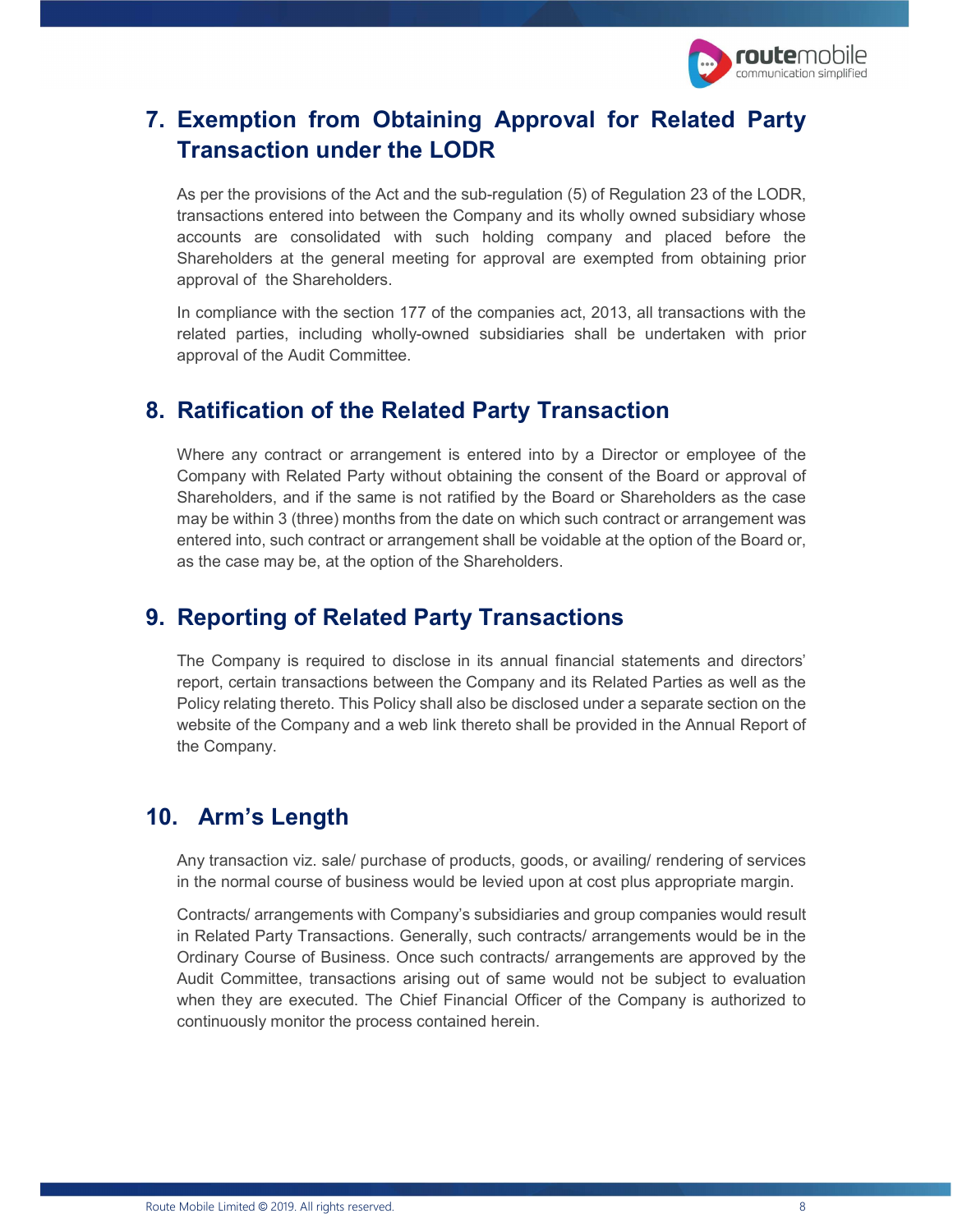

#### 11. Procedure

Chief Financial Officer of the Company will refer the Related Party Transactions to the Audit Committee for such approval and material Related Party Transactions to the Board for its approval. Material RPTs after approval of the Board shall be taken up for approval of shareholders at a general meeting.

Chief Financial Officer of the Company will bring the deviations, to the Audit Committee/ Board for ratification.

# 12. Policy Review

Where the terms of this Policy differ from any existing or newly enacted law, rule, regulation or standard governing the Company, the law, rule, regulation or standard will take precedence over this Policy and procedures until such time as this Policy is changed to conform to the law, rule, regulation or standard.

#### 13. Amendments

The Company may amend the Policy as and when it deems necessary either pursuant to any change in law or otherwise. The Company shall be free to devise and implement any supplementary or other policies and guidelines in respect hereof for better implementation of this Policy.

#### 14. Disclosure

In terms of Regulation 23 of the LODR, the Company shall, in relation to a Related Party, make the following disclosures:

- a) Details of the Related Party Transactions during the quarter shall be disclosed in the Audit Committee. The Audit Committee shall review, at least on a quarterly basis, the details of Related Party Transactions entered into by the Company pursuant to each of the omnibus approval given, if any.
- b) Details of all material transactions with related parties are to be disclosed quarterly along with the compliance report on corporate governance.
- c) The Company shall disclose the contract or arrangements entered into with the Related Party in the Board report to the shareholders.
- d) The Company shall submit within thirty (30) days from the date of publication of its standalone and consolidated financial results for the half year, disclosures of related party transactions on a consolidated basis, in the format specified in the relevant accounting standards for annual results to the stock exchanges and publish the same on its website.